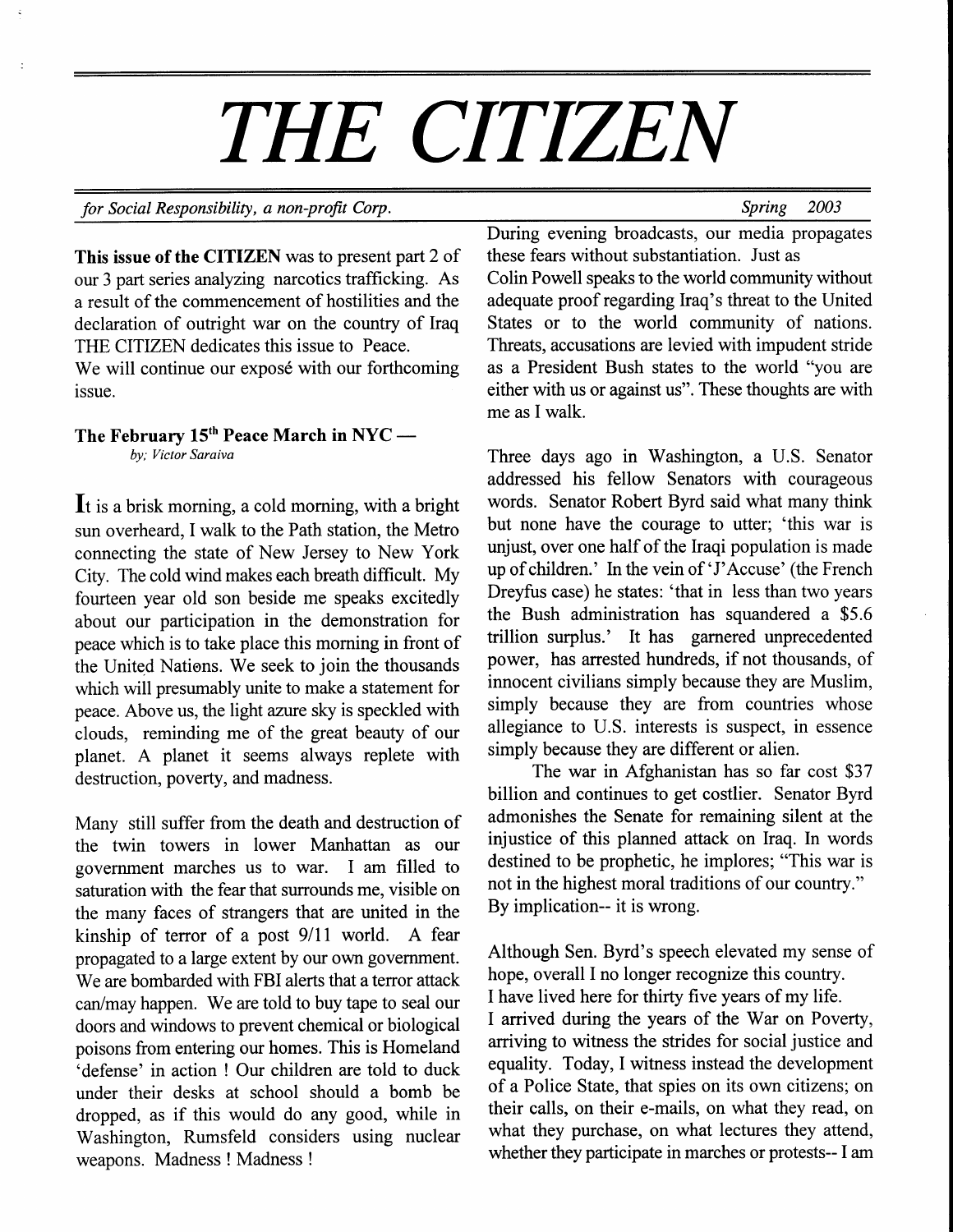reminded of Orwell's 1984- and I shudder for America.

The USA has 5% of the World's population and 25% of the world's prison population. Many prisons are not administered by the State but rather by private corporations. Prisons like everything else in America make money, make profits. As Bush cuts the taxes for the super rich, and cuts money for programs benefitting the poor, nearly 35 million people live below the minimum levels of sustenance which define poverty (US census bureau). Of these,

13 million are children. This represents nearly l0% of the US population. 3.1% of these homes, 8.5 million people including 2.9 million children, sometimes go entire days without any food. (U.S. Dept. Of Agriculture March 2002 ERS Food Assistance and Nutrition Research Report FANRR, No. 2l). And this year, with a dire economic outlook in store for America, the numbers promise to get far worse, or should I say, the human tragedy promises to be far gloomier.

We arrive at Herald Square, in New York City at 11:50 am. Already people are walking in small groups of 4 and more, walking in the direction of First Avenue. As we cross Broadway, before us a contingent of approximately 30 policemen in riot gear pass in formation advancing in double time as the plastic cuffs draping from their belts dangle to and fro. They turn onto 35<sup>th</sup> Street, followed by three paddy wagons and other police vans. As they march, they grasp their nightsticks diagonally across their chests, as if reflective of some object lesson to be taught soon enough, in some nightmare, waiting to happen.

Beside me walking on the sidewalk, passing By the time we reach  $57<sup>th</sup>$  street and Third Avenue electronic stores with gawking salesgirls and we are met with police on horseback, they managers, file the demonstrators on their way to the rally adjacent the United Nations. Shouting slogans like 'Peace Now' and 'War is not a Family Value' they walk— some quiet, some scared, some excited they walk— some quiet, some scared, some excited to the demonstrators who try without being able, to and vibrant, some loquacious, some pensive-- all get out of the way. The police advance closer still and vibrant, some loquacious, some pensive-- all get out of the way. The police advance closer still, struggling with their thoughts. As I look behind me, threatening to trample the demonstrators. Some lose

no longer are there scattered shadows of strangers walking in varying directions with different destinations, there is now rather, a solid march of humanity, of many faces, and races-- representing oddly enough a human race reflected in this society -- America. Walking on together, in the cold looking ahead in anticipation, as the sound of police boots strike the asphalt ahead of us parallel to our movement, we begin to pass streets that are closed off to the demonstrators, with metal police barricades, and policemen that seem bewildered at the sheer numbers passing them. 'The number of demonstrators must be several hundreds now,' I think. Chants of 'You work for us, You work for us' are directed at the police, and 'This is Democracy, This is Democracy'.

Beside me people from Massachusetts, Wisconsin, Pennsylvania, New Jersey, and New York walk in unison. A placard reads 'Spare the Innocents' unison. A placard reads 'Spare the Innocents' 'War on Terrorism ? War is Terrorism !' The mood is somewhat quiet as an organizer asks that we walk faster up third avenue. On my right a group of people speaking German carry signs against the war, they pass me animated by their participation in the march as the frigid breeze from the East River strikes us all. Above us the whirr of helicopters which are circulating, observe this mass of humanity in motion. I wonder what the people in the helicopters must be thinking, &S they gaze at the thousands below occupying the streets. The Saturday morning traffic is blocked, and as we pass the side streets we hear relative quiet and surprisingly few blaring horns. I remember thinking it odd, since New york drivers have notorious short tempers.

we are met with police on horseback, they<br>advance side by side down the avenue toward the marchers who walk peacefully up the Avenue.<br>As they advance the men on horseback draw closer threatening to trample the demonstrators. Some lose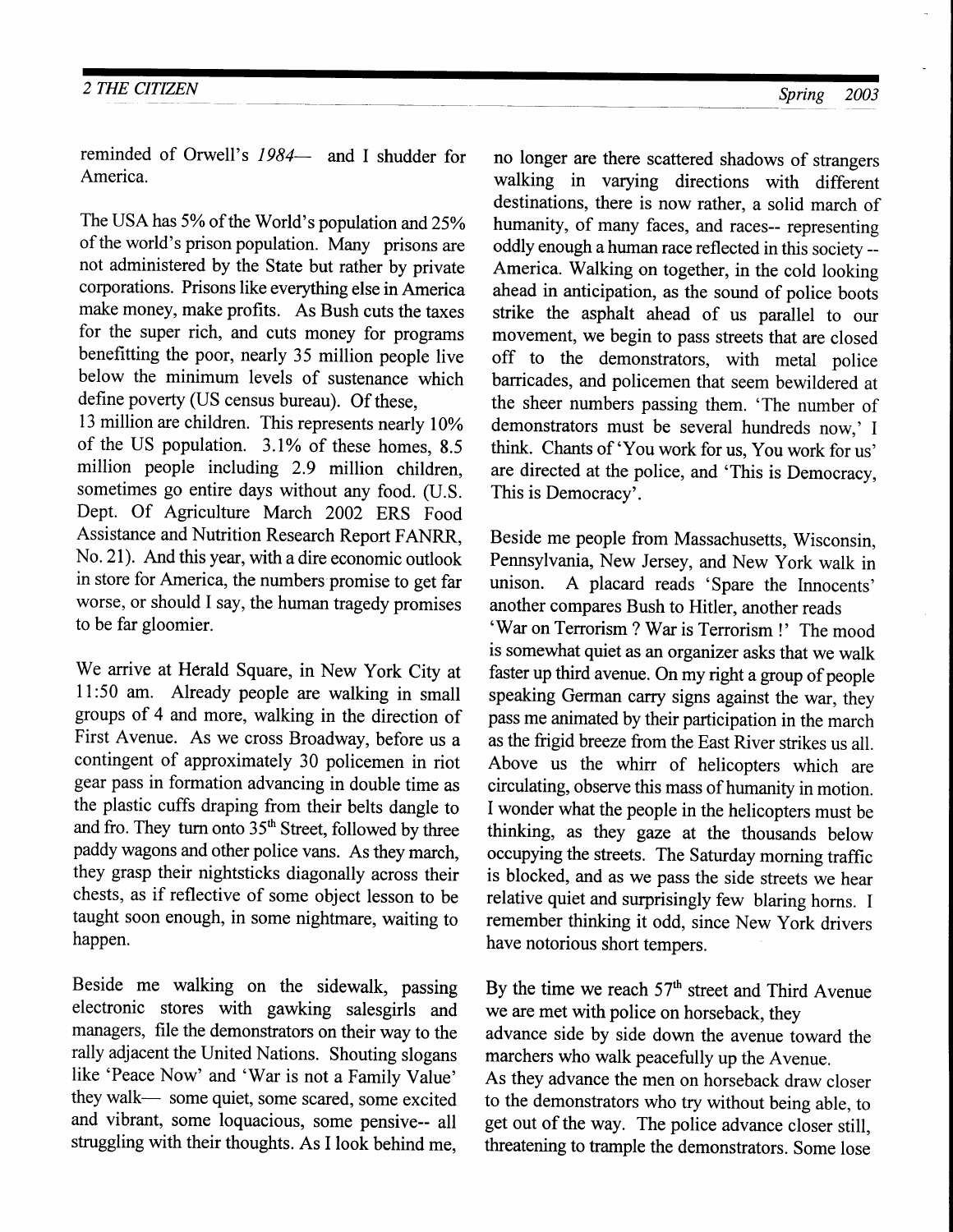#### 3 THE CITIZEN Spring 2003

their balance. People are pressed closer together and we hear some scream, 'there are children here, I have a baby'. Still the police press harder knowing that the crowd continues to get larger as more and more protestors arrive coming up third avenue. The banners and the shouts fot 'Peace Now 'continue to unfurl amid the cold and the fear.

On the radio, WBAI an FM public radio station, which is part of the Pacifica network, carries the speeches from the stage in front of the UN at  $1<sup>st</sup>$ avenue and 51<sup>st</sup> Street. The son of Martin Luther King Jr. III speaks to the crowd;

" My father once said darkness cannot put out darkness only light can put out darkness." And the legendary Pete Seeger, 83 years 'young' sings 'Somewhere over the Rainbow.'

There are reports on WBAI that up to 79 city blocks are affected by masses of demonstrators with an estimate of over 7,000 people per block for a total of over half a million people. This despite the fact that the government of the City of New York and the Federal Court denied people the right to legally march to the United Nations to protest Bush's war plans. Even though the freedom to demonstrate is guaranteed by the United States Constitution, the govemment which is supposed to be "of the people, by the people and for the people"-- denied the people the right to protest an unjust war in the making.

My attention is once again drawn to the speeches on stage, the African-American actor Ossie Davis addresses the crowd, he says;

" Blessed are the peacemakers, for they are the children of God" he introduces the South African bishop Desmond Tutu who in turn speaks in a heavy accent;

"God is proud of you, God is smiling as God looks down on  $1^{st}$ ,  $2^{nd}$  and  $3^{rd}$  Avenues. God is with us. People marched and demonstrated and the Berlin wall fell and communism ended. People marched and demonstroted and apartheid ended. And democracy and freedom were born. Now people are marching. People are demonstrating because they are saying- No to war. We say No to war. ...war is immoral.

...Those who are going to be killed in lraq are not 'collateral damage' they are human beings of flesh and blood. They are children. They are mothers. They are brothers, they are grand-fathers. You know what ? They are our sisters and brothers because we belong to one family, we are members of one family; God's family; the human family. How can we say that we want to drop bombs on our sisters and brothers and on children ?

We said no to communism, we said no to apartheid, we said no to injustice, we said no to oppression, and we said yes to freedom. Yes to democracy."

The People roar with approval, and as we cheer, the ever present cold seems to vanish.

Someone amid the marchers who is speaking on a phone, raises his voice to yell to everyone "2 million" people are marching in London" the people cheer, someone chants "What do We Want ?" A resounding roar erupts " Peace, Peace Now." On the radio, John Lennon's "Give Peace a Chance" is playing as I turn to look at my son. I think of the countless fathers across our world who live in fear, for their children, and for their families. I am glad we are here, marching, even if the police will not let us advance closer to the United Nations. Even though we are trapped between barricades at Third Avenue I look around at the many faces, I see old soldiers with their military veterans' caps, mothers, fathers, children, old and young together, singing and chanting for peace, for world peace. And as I chant the words, I begin to think that perhaps hope is still alive in this country, and in our world. Maybe the sanity of the people will prevail.

As we struggle to walk amid the mass of humanity, overshadowed by the forces of greed and power, resisting the obstacles of policemen on horseback, of metal barriers, and indifferent stares from 'public servants', I begin to share an unspoken whisper with those around me that seems to get louder, and louder with each step we take, drowning out fear, repression and indifference, the whisper becomes audible and then thunderous as someone yells-"We shall overcome."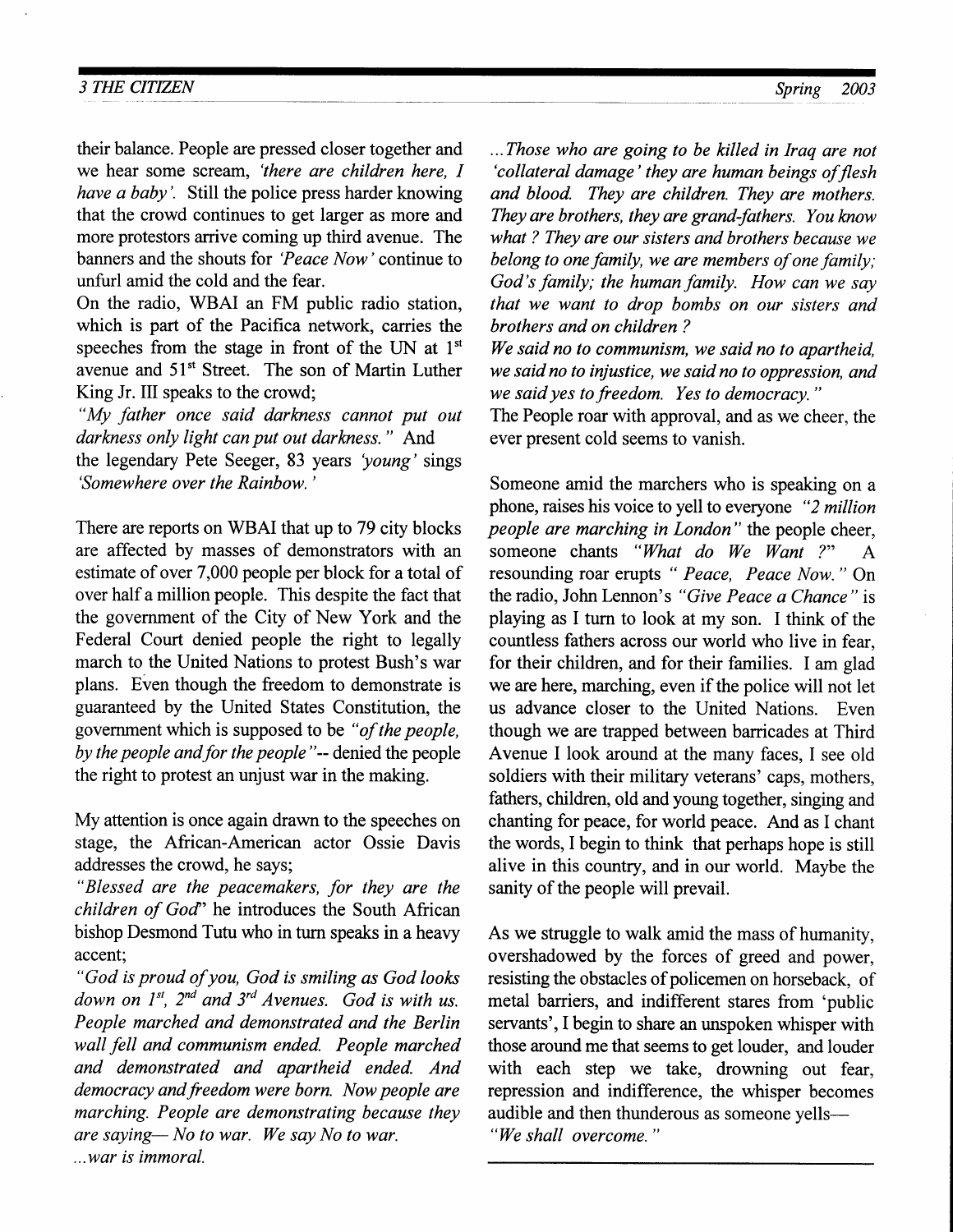War was officially declared on March 21<sup>st</sup> with the outright invasion of Iraq, although sporadic bombing had been levied on that nation for the greater part of twelve years. Even though most foreigners left lraq, and nearly all embassies closed (Cuba retains its embassy open), some foreigners decided to stay. A few were journalists. Indeed the first images broadcast out of Iraq within minutes of the first bombardment by coalition forces, was not by the 'embedded mainstream media' but rather by RTP, Portuguese TV, broadcasting from the Palestine Hotel in Baghdad, as missiles and bombs fell from the sky. Besides the journalists who stayed, some conscientious peace activists remained in Iraq too, as 'witnesses' to the carnage which was to ensue. They belonged to organizations such as "Voices in the Wilderness" and "Human Shields". It was through their independent postings on the Internet and their phone calls to WBAI that 'we' learned of the brutality of this war. It was from them that we learned that most of the victims were children, brutalized and traumatized, probably for the remainder of their lives.

L.A. Times Photographer Carolyn Cole captured images of the initial devastation, including ironically the death of a dove which died of fright huddled in a corner amid the thunderous clamor of exploding bombs. It can be said without doubt that one of the first victims of this violence, was this dove— the eternal symbol of peace devastated by the brutality of aggression— that is war.

By the evening of March  $27<sup>th</sup>$ , many peace activists were facing the news of 'death and destruction' in Iraq amid a sense of 'personal failure', and intense depression. The protests had failed to sway Washington. I for one, saw people crying as they read the independent reports out of Baghdad, that week. That evening approximately three to four thousand people were present at Riverside Church, in Harlem, to pay homage to the memory of Martin Luther King Jr., who on April  $4<sup>th</sup>$  1967 gave his controversial anti-war address at Riverside Church. Of all the speakers who addressed those in attendance. I found the words of actor/activist Ossie

Davis to be the most profound and moving. Here is what he said that night, amid a crowded and hushed Church:

"Thank you... I am indeed... Ossie Davis. I say that so that those whose duty it is to report my behavior back to the proper authorities...

I am not as smart as Miss Condoleeza Rice, though she is yet my sister, nor so faithful onto death as Gen. Colin Powell though he is yet my brother. They have their sense of duty, I have mine. They are loyal to their commander-in-chief, and I am loyal to mine. My commander-in-chief is Martin Luther King Jr. And more than thirty years ago he stood in these sacred halls and gave me my marching orders, though I was predisposed to peace mongering long before I met Dr. King. It started for me with a jolt, on that day August the  $7<sup>th</sup>$ , when the atomic bomb was dropped on Hiroshima and I was a soldier twenty-eight years old faced with the brutal consequences of what my country had done. It was a period that left me in depression trying to find an answer, because I knew the quandary into which these acts had led us. I fully understood that our technology and our humanity were in full balance, which one would lead us to the future was the question.

I watched in horror when I left the service as my country used the atomic bomb as the center of its foreign policy. How the march away from colonialization in Africa and other places was affected by that concept of ourselves, which under the aegis of Mr. Churchill and also Mr. Truman, set out to establish their vision of a world where we had a second class place and were implored to remain in that position. I saw the struggle for people to be free. I saw the stand we took in 1954 when France was faltering as she was trying to reimpose colonialism in southeast Asia. And when France fell at Dien Bien Phu, I saw us step in and take over. I saw even then that we were on a course that could well lead to destruction. And much later in the war that came subsequent to that, I saw the country engaged in what Dr. King told us on that night, was adventures based on militarism, racism and poverty, which it was more constrained to pursue than peace and justice, and equanimity all over the world. I became that night, as many of you did, citizens who were also drum majors for justice, drum majors for justice second class, glad to be recruited.

I thought with the pain and anguish of Vietnam, that my country had learned a lesson, that we had decided that there was an end to our reliance on technological tricks and gimmickry. But I see today that I have been mistaken, as I read once again the magnificent words of Dr. King upon that occasion and saw how easily we might this very night transpose the word Vietnam for lraq, and the document would still be an eloquent cry for sanity and for peace.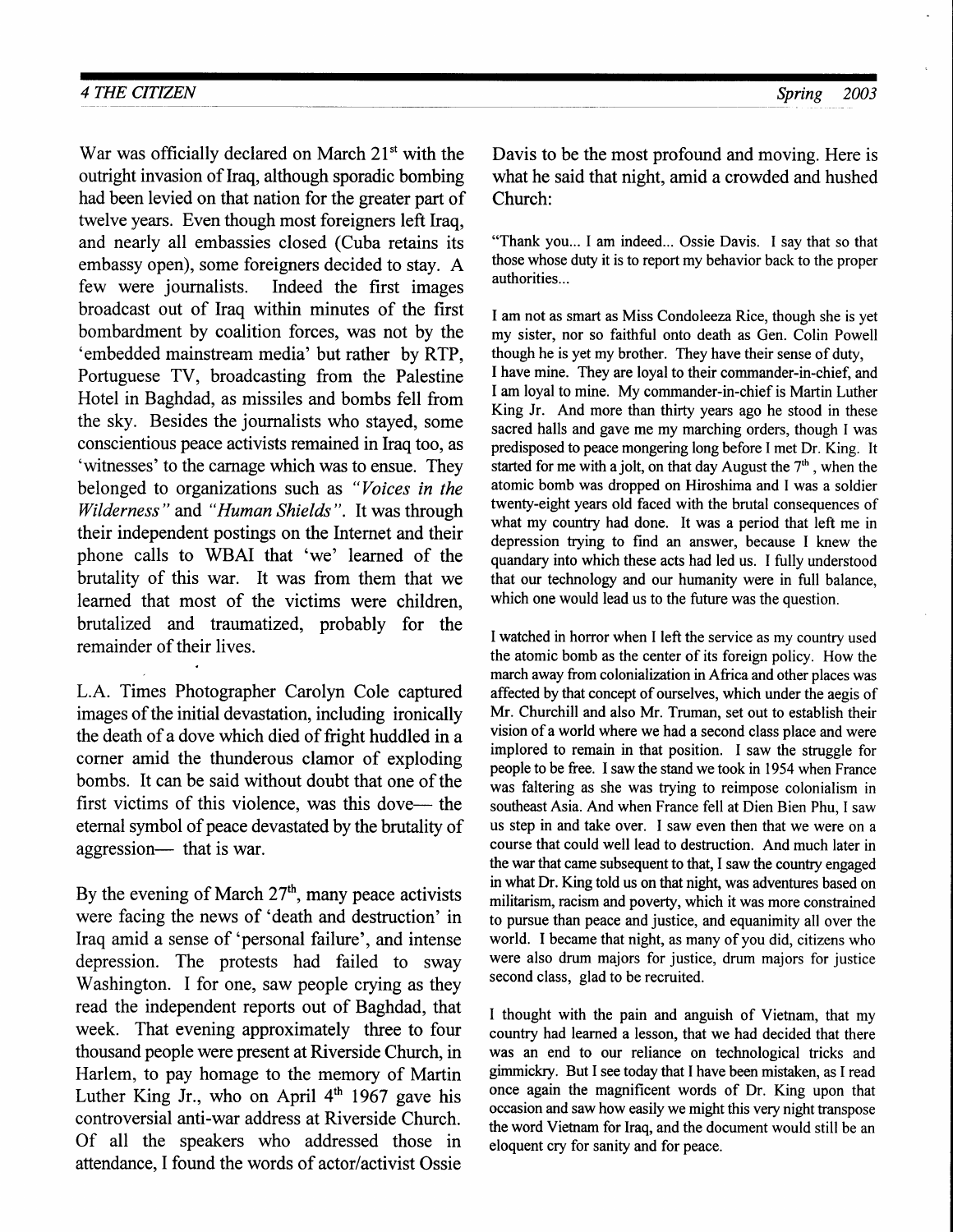#### 5 THE CITIZEN Spring 2003

I have never looked upon myself as a magician, I was not sent by the Almighty to solve all the problems of the world at one fell swoop. I am not morally arrogant. I accept the fact that maybe this generation was not the one designed by fate to bring peace to the world. But I also believe that it is necessary to stay on the march, to be on the journey, to work for peace wherever we are at all times, because the liberty we cherish, which we would share with the world, demands eternal vigilance. Democracy is no easy path. Those of us who believe in it must be prepared to sacrifice in its cause, more willingly than those who are prepared to die in the wars of aggression. We too must be dedicated to the cause of Freedom.

And so tonight I am happy to join once again with those of you who see the cause as I do. I say to my commanding officer; 'Martin, here we are- Ossie, Ruby, our children and grandchildren, all our house, all of us joined with millions from one end of creation to the other. Martin, we report for duty Sir.' ...Thank you."

# POVERTY IN AMERICA, Martin Luther King's Last Struggle

As America's politicians in Washington authorize a budget in the Trillions of dollars for 2004, nearly \$80 billion of which for an illegal 'pre-emptive' war with Iraq, the country remains as the only industrialized country in the world with a child poverty rate of 22%. We lead the world not only in technology, military might, and economic might, but we also lead with the greatest number of children growing up poor ! What a testimony to this society's values !

The year that Martin Luther King died the child poverty rate in America stood at 13.8 %. And even then, his struggle was to redefine the civil rights movement into a 'new' movement. King began challenging the nation's fundamental priorities. He maintained that civil rights laws were empty without "Human Rights", including economic rights. 'What good were anti-discrimination laws for people who could not afford to eat at a restaurant or afford to own their own home?' King recognized that most of the poor in America were not black but rather white. So he developed the concept of a multiracial justice alliance. Similar to Jesse Jackson's idea of a 'rainbow coalition'. King wanted to see radical changes in America, and in the world. Indeed, he rightly said then, "True compassion is more than flinging a coin to a beggar, it comes to see that an

'edifice' which produces beggars needs restructuring. " By 1967 King had become America's most prominent opponent to the Vietnam War and a critic of US foreign policy which he characterized as militaristic. His Riverside Church speech was delivered one year to the day, before he was silenced by an assassin's bullet.

King called America "the greatest purveyor of violence in the world". From Vietnam to South Africa to Latin America, King said, the US was on the "wrong side of a world revolution". King criticized "our alliance with the landed gentry of Latin America" and asked why the US suppressed revolutions "of the shirtless and barefoot people" in the third world, instead of supporting them.

In the last months of his life he was organizing the **Poor People's Campaign**. He sought to unite all the country's poor for a march on Washington, in order to seek a declaration- a "Poor People's Bill of Rights". He sought to confront a Congress that appropriated military funds with generosity, while providing anti-poverty funds with 'miserliness'. How little has changed in these past 36 years.

Amid 2003, America continues on a path of perpetuating poverty, in fact it is far worse now, than the year Martin Luther King Jr. died. The voices of the poor go unheard, unheeded, for many in these United States of America, who are perpetually unnoticed by the mainstream. While hunger in America is pervasive, while 27% of the nation's food supply is thrown out or wasted, America goes to war dropping multi-million dollar bombs and sets aside billions of dollars for the machinations of WAR and destruction. While American children, go hungry.

# IN MEMORIAM

 $W$ ith sadness and immense respect we mark the passing of Eunice K. Waymon, who used the 'showname' Nina Simone during her life. She died this past April 21<sup>st</sup> at her home in Carry-le-Rouet, France. A legend in the world of Jazz, Folk and Blues, she was a classically trained pianist who attended the acclaimed Julliard School of Music.